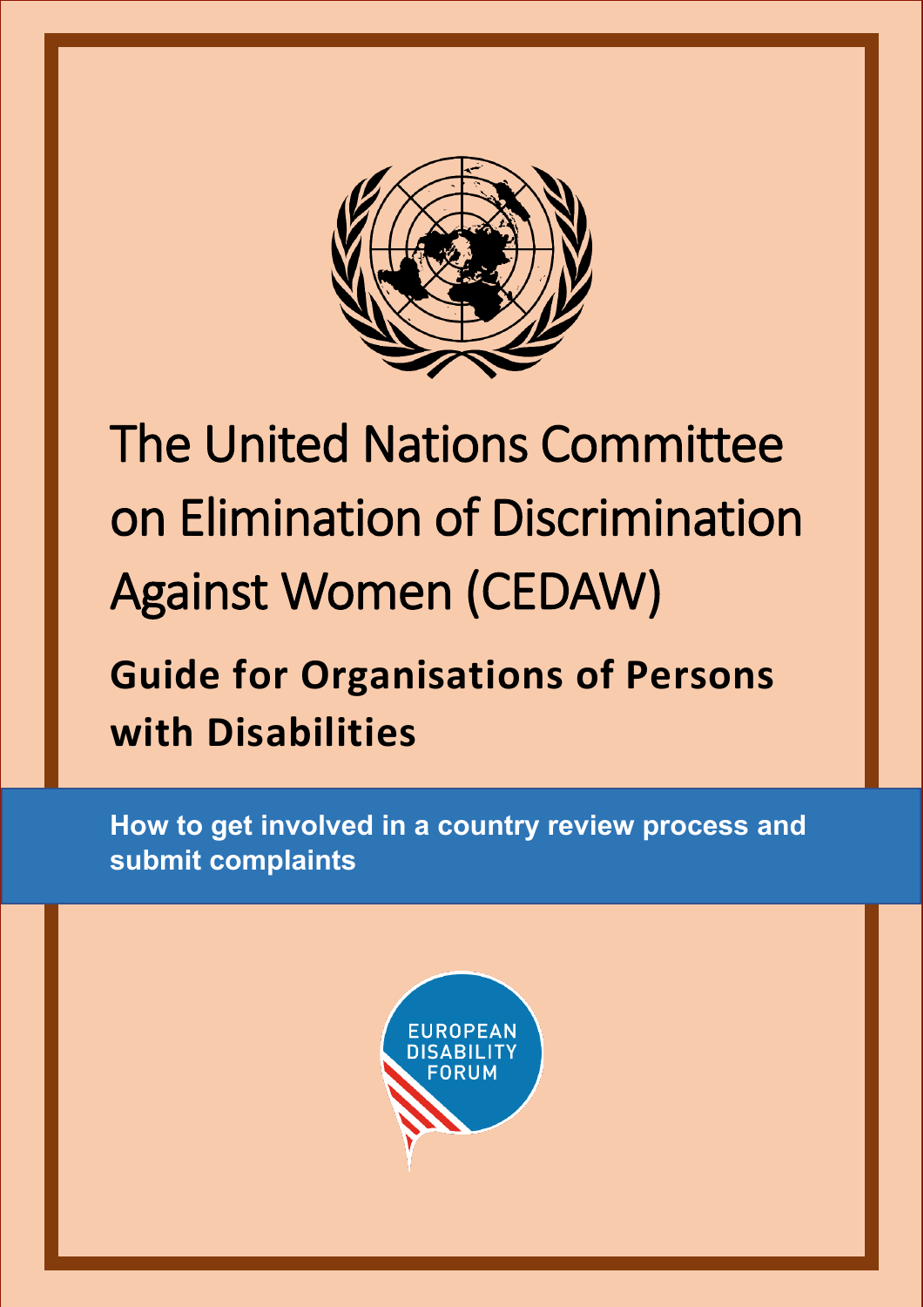This is a guide for organisations of persons with disabilities on how to engage with the United Nations Committee on the Elimination of Discrimination Against Women (CEDAW). It gives information including **how to participate in a country review** and/or **submit a complaint**.

## **Contents**

| The United Nations Committee on Elimination of Discrimination Against |  |
|-----------------------------------------------------------------------|--|
|                                                                       |  |
|                                                                       |  |
|                                                                       |  |
|                                                                       |  |
|                                                                       |  |
|                                                                       |  |
|                                                                       |  |
|                                                                       |  |
|                                                                       |  |
|                                                                       |  |
|                                                                       |  |
|                                                                       |  |
|                                                                       |  |
|                                                                       |  |

<span id="page-1-0"></span>

This publication has received financial support from the European Union. The information contained in this publication does not necessarily reflect the official position of the European Commission.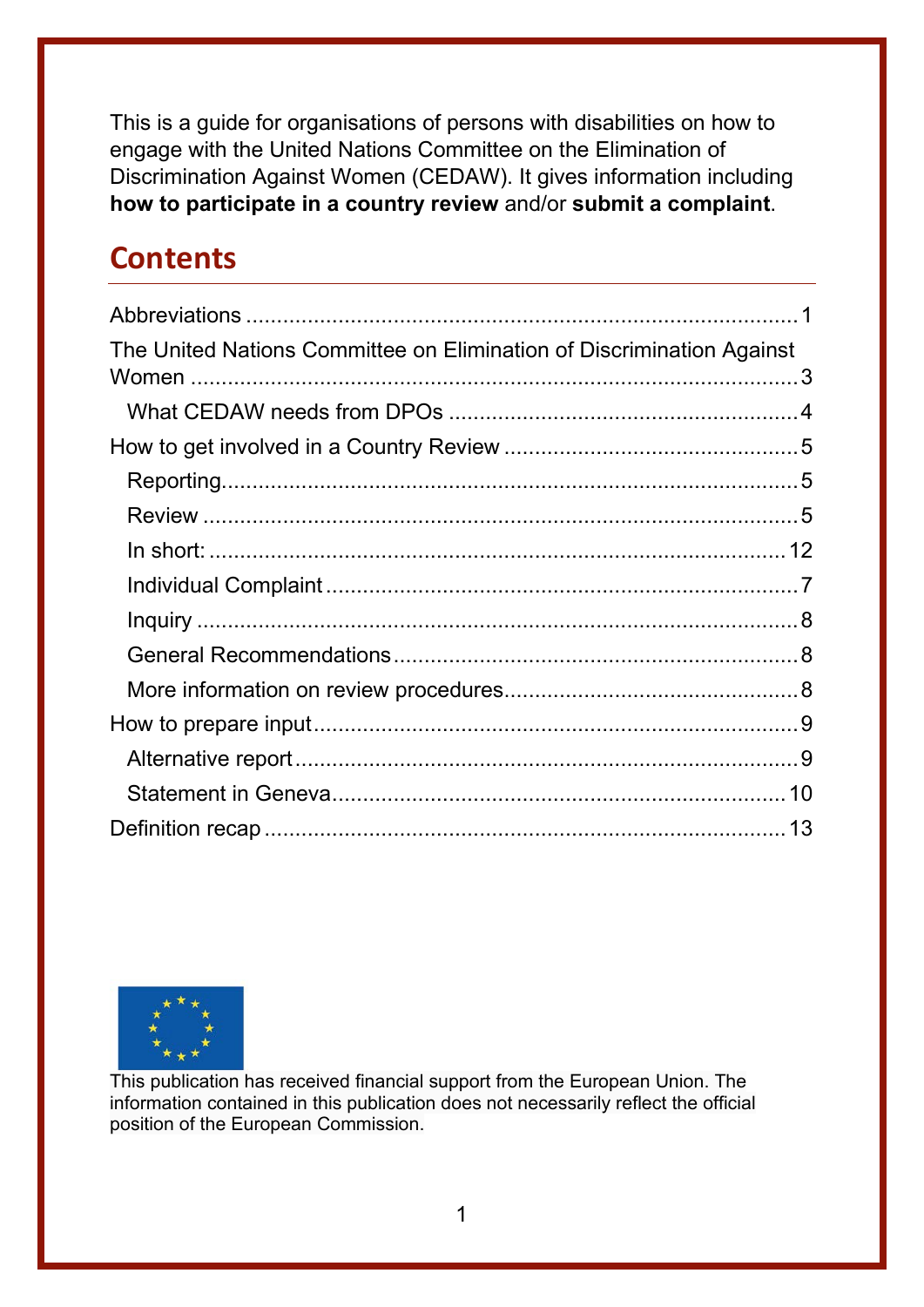## **Abbreviations**

CEDAW – Convention on the Elimination of all forms of Discrimination Against Women

CRPD - Convention on the Rights of Persons with Disabilities

CSO – Civil Society Organisation

DPO/OPD - Disabled Persons Organisation or Organisation of Persons with Disabilities (see an non-exhaustive list of organisations of women [with disabilities in Europe\)](http://www.edf-feph.org/organisations-and-committees-women-and-girls-disabilities-europe).

LOIs – List of issues

LOIPR – List of Issues Prior to Reporting

UN - United Nations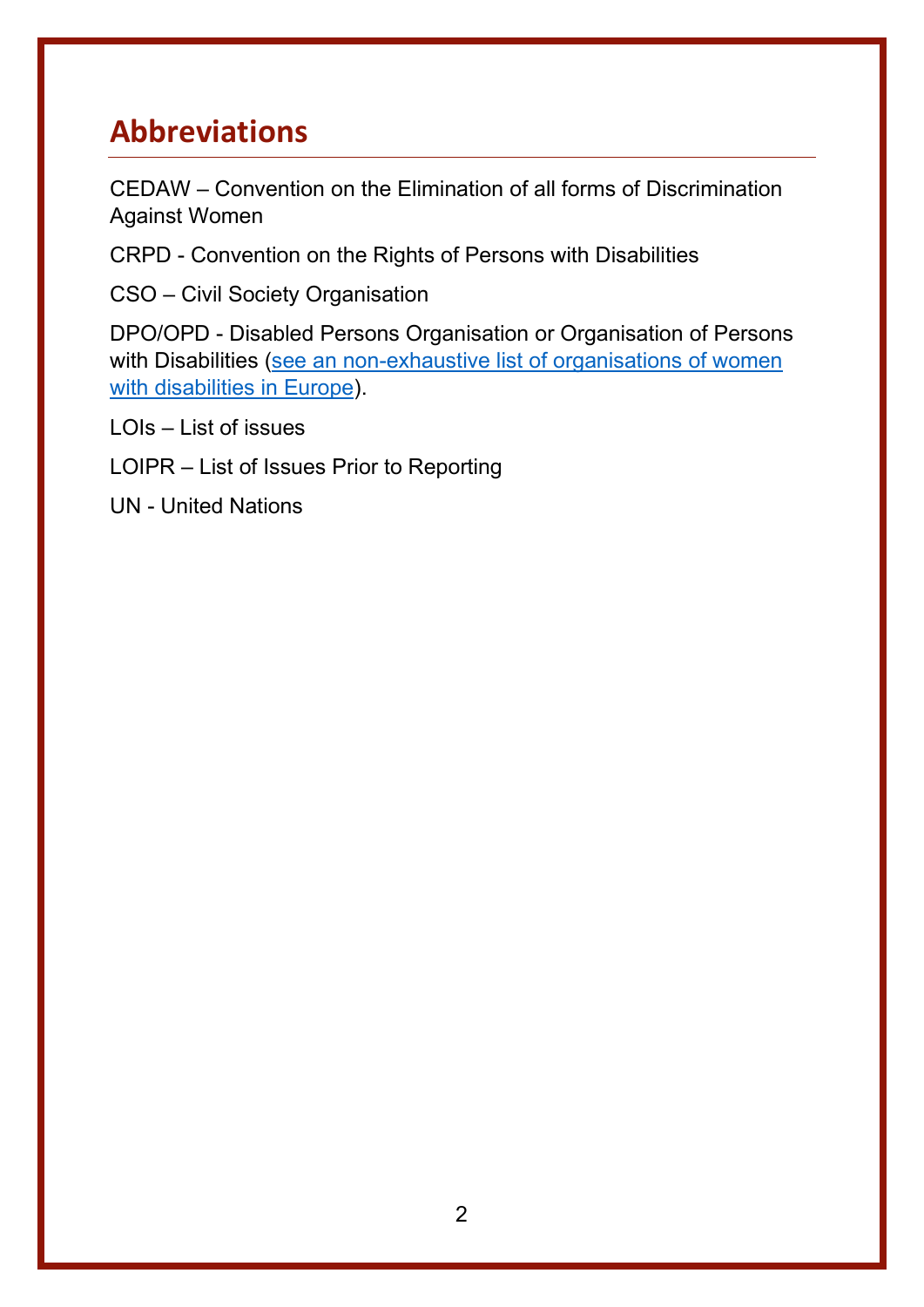## <span id="page-3-0"></span>**The United Nations Committee on Elimination of Discrimination Against Women**

The [Convention on the Elimination of All Forms of Discrimination against](https://www.ohchr.org/en/professionalinterest/pages/cedaw.aspx)  [Women](https://www.ohchr.org/en/professionalinterest/pages/cedaw.aspx) (CEDAW) is an international human rights treaty that protects the rights of all women. It obliges 189 countries ("State Parties") that ratified it to take actions to combat discrimination against women. It was ratified by all countries of the European Union. **The European Union has not ratified it.**

The [United Nations Committee on the Elimination of the Discrimination](https://www.ohchr.org/en/hrbodies/cedaw/pages/cedawindex.aspx)  [Against Women \(](https://www.ohchr.org/en/hrbodies/cedaw/pages/cedawindex.aspx)"the Committee") is the expert Committee in charge of monitoring the implementation of CEDAW. It is composed of **[23 experts](https://www.ohchr.org/EN/HRBodies/CEDAW/Pages/Membership.aspx) on women's rights** elected by State Parties and serve in their individual capacity. Members serve for two-year terms and are eligible for reelection once. A Chairperson, 3 Vice-Chairpersons and a Rapporteur are appointed among the members of the Committee.

[The full list of the current members of the Committee and their CV is](https://www.ohchr.org/EN/HRBodies/CEDAW/Pages/Membership.aspx)  [available at this link.](https://www.ohchr.org/EN/HRBodies/CEDAW/Pages/Membership.aspx)

[FAQ about the CEDAW Convention and CEDAW Committee](https://asiapacific.unwomen.org/en/focus-areas/cedaw-human-rights/faq)

Once a year the Committee participates in a two weeks event called the [Commission on the Status of Women \("CSW"\)](https://www.unwomen.org/en/csw) at the UN Headquarters in New York City, USA, which includes State officials from all countries that ratified the Convention, members of the Committee and civil society..

In 1991 the Committee adopted a [General Recommendation](http://tbinternet.ohchr.org/_layouts/treatybodyexternal/Download.aspx?symbolno=INT/CEDAW/GEC/4729&Lang=en) explaining that State parties should "**provide information about disabled women in their periodic reports, and on measures taken to deal with their particular situation.**" These measures include equal access to education, employment, health Services and social security, social and cultural life.

CEDAW must be read in light of the Convention on the Rights of Persons with Disabilities (CRPD) and its [General Comment No. 3 on women with](http://tbinternet.ohchr.org/_layouts/treatybodyexternal/Download.aspx?symbolno=CRPD/C/GC/3&Lang=en)  [disabilities.](http://tbinternet.ohchr.org/_layouts/treatybodyexternal/Download.aspx?symbolno=CRPD/C/GC/3&Lang=en)

CRPD Committee [General Comments No. 7 on](https://tbinternet.ohchr.org/_layouts/treatybodyexternal/Download.aspx?symbolno=CRPD/C/GC/7&Lang=en) [Participation with](https://tbinternet.ohchr.org/_layouts/treatybodyexternal/Download.aspx?symbolno=CRPD/C/GC/7&Lang=en)  [persons with disabilities in the implementation and monitoring of the](https://tbinternet.ohchr.org/_layouts/treatybodyexternal/Download.aspx?symbolno=CRPD/C/GC/7&Lang=en)  [Convention](https://tbinternet.ohchr.org/_layouts/treatybodyexternal/Download.aspx?symbolno=CRPD/C/GC/7&Lang=en) [\(Easy to Read English version here\)](https://www.ohchr.org/Documents/HRBodies/CRPD/CRPD_C_GC_7_8757_EasytoRead.docx).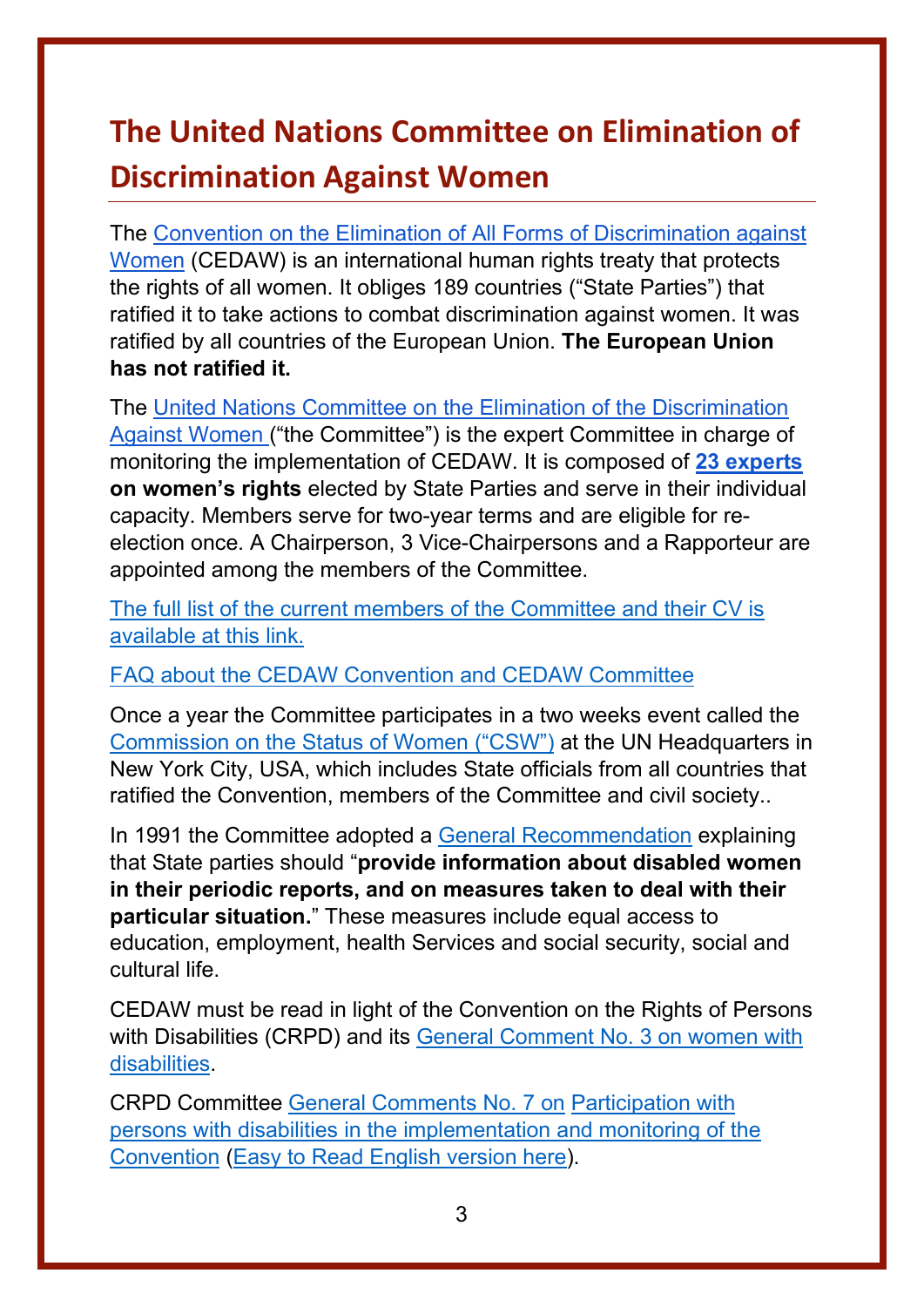#### <span id="page-4-0"></span>**What CEDAW needs from DPOs**

The Committee rarely elects expert women with disabilities and country reports often do not include information on women and girls with disabilities, so they rely on DPOs for information to obtain information relevant to people with disabilities. Ana Peláez Narváez (EDF Vice President) was the first woman [from the disability movement](http://www.edf-feph.org/newsroom/news/ana-pelaez-narvaez-first-woman-disability-elected-un-committee-elimination) elected to the Committee in 2018.

You can provide information on the situation of women and girls with disabilities in your country.

#### Examples of contributions by DPOs

- [European Disability Forum and International Disability Alliance](https://www.ohchr.org/Documents/HRBodies/CEDAW/TraffickingGlobalMigration/NGOs/IDA_and_EDF-CEDAW_draft_GC_trafficking_final.docx)
- **[CERMI Women's](https://www.ohchr.org/Documents/HRBodies/CEDAW/TraffickingGlobalMigration/NGOs/CERMI-CONTRIBUTION_CEDAW_RECOMMENDATION_38_English.docx) Foundation**
- [Femmes pour le dire, femmes pour agir](https://www.ohchr.org/Documents/HRBodies/CEDAW/TraffickingGlobalMigration/NGOs/Femmes_pour_le_Dire-art6_cedaw_english.docx)
- [Women Enabled International](http://www.womenenabled.org/) [and](https://www.ohchr.org/Documents/HRBodies/CEDAW/TraffickingGlobalMigration/NGOs/WEI_and_DRI-Draft_General_Recommendation_on_TWGCGM.docx) Disability [Rights International](https://www.driadvocacy.org/https:/www.driadvocacy.org/)

#### Differences between the CEDAW and CRPD Committees

*Table of differences between the CEDAW and CRPD Committees*

|                                      | <b>CEDAW Committee</b>                                                                                                                                                         | <b>CRPD Committee</b>                                                                                                                                                       |
|--------------------------------------|--------------------------------------------------------------------------------------------------------------------------------------------------------------------------------|-----------------------------------------------------------------------------------------------------------------------------------------------------------------------------|
| <b>Purpose</b>                       | <b>Monitors the CEDAW</b><br>since 1982                                                                                                                                        | Monitors the CRPD since<br>2006                                                                                                                                             |
| <b>Membership</b>                    | 23 experts on women's<br>rights                                                                                                                                                | 18 experts on disability<br>rights                                                                                                                                          |
| <b>Meetings</b>                      | 3 per year (3-4 weeks)<br>long)                                                                                                                                                | 2 per year (4-5 weeks long)                                                                                                                                                 |
| <b>Documents</b><br>adopted          | List of Issues and List of<br><b>Issues Prior to Reporting</b><br><b>Concluding Observations</b><br>General<br>recommendations<br>Views on communication<br>Reports on inquiry | List of Issues and List of<br><b>Issues Prior to Reporting</b><br><b>Concluding Observations</b><br><b>General comments</b><br>Views on communication<br>Reports on inquiry |
| <b>Permanent</b><br>working<br>group | <b>Working Group on</b><br>discrimination against<br>women and girl                                                                                                            | <b>No</b>                                                                                                                                                                   |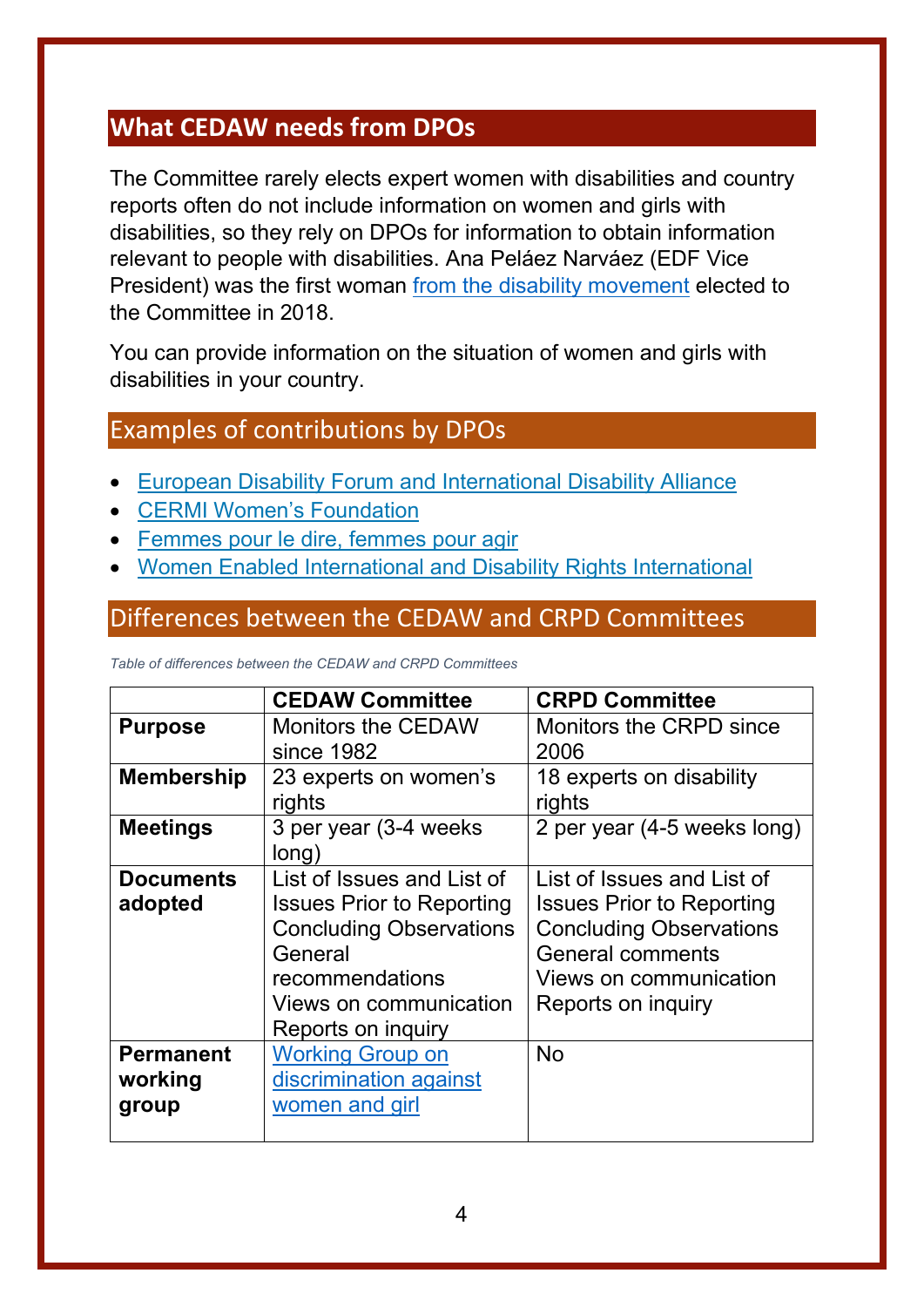## <span id="page-5-0"></span>**How to get involved in a Country Review**

You can **write to the Committee** and **talk to Committee members**. There are **3 sessions per year** in Geneva, Switzerland (usually in March, July, and October). The schedule of past and upcoming sessions [is available online.](https://tbinternet.ohchr.org/_layouts/15/TreatyBodyExternal/SessionsList.aspx?Treaty=CEDAW)

Below is a timeline of how to get involved in the review. After the timeline, we will go into detail about how to write to the Committee and how to give a presentation at a pre-session. A full list of definitions can be found [here.](https://www.ohchr.org/EN/HRBodies/Pages/TBGlossary.aspx#periodicity) The term Secretariat will be used only in reference to the Secretariat of the Committee.

#### <span id="page-5-1"></span>**Reporting**

**Find out when your country is scheduled for review and submit an alternative report to provide information beyond the State report.**

1 year after ratification of the Convention, State Parties must submit an initial report on how the Convention is being implemented. They must then submit a report every 4 years, or whenever requested by the Committee, or following an **optional simplified review procedure**.

#### <span id="page-5-2"></span>**Review**

Sessions are a week where State Parties give an oral presentation and Committee members ask questions. This is known as "**interactive dialogue**"

The pre-sessions are meetings **one week after the end of regular sessions** at which the pre-sessional working group adopts a LOI or List of Issues Prior to Reporting.

The UN does not provide funding for in person participation.

#### Pre-Session

#### **Stress which questions the pre-sessional working group should include in the LOI. You can read how on page xx.**

On the first day of the pre-session, the **pre-sessional working group has a private informal meeting with CSOs** of countries up for review to ask them questions before they adopt the LOI.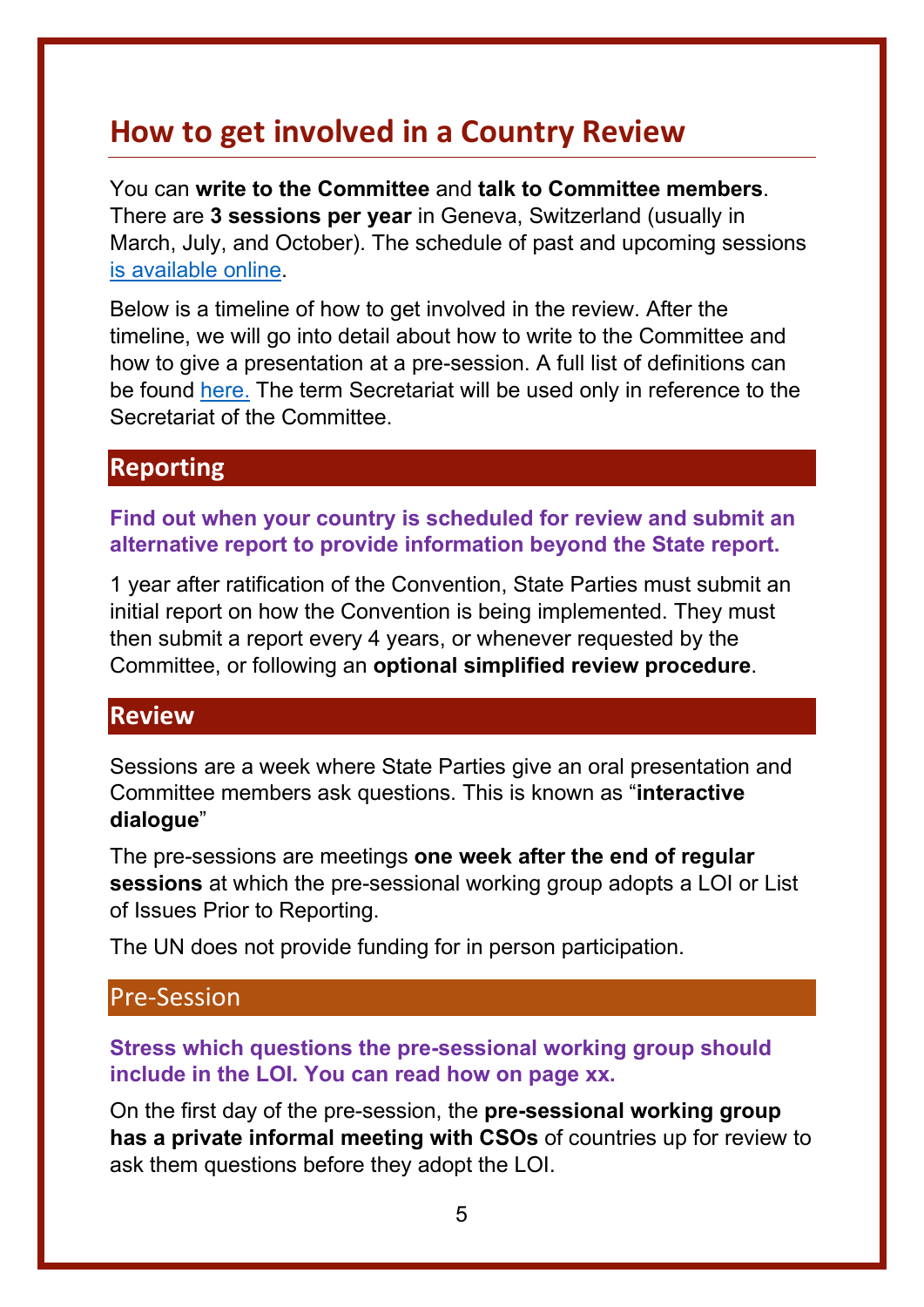5 members of the Committee (**pre-sessional working group**) review a report and create a **List of Issues (LOIs) or List of Issues Prior to Reporting (LOIPR)**, a list of 20 questions with up to 3 issues each to highlight problems with the implementation and encourage solutions. The LOIs are **published** on the [Committee's website](https://tbinternet.ohchr.org/_layouts/15/TreatyBodyExternal/SessionsList.aspx?Treaty=CEDAW) in English a few weeks after the end of the session. The LOIPR is adopted in cases of an optional simplified review procedure.

#### After pre-session

You can

- Revise your alternative report (add more information) or submit it
- Submit an alternative reply to the LOI

The State Party must respond to the LOIs within 2 to 3 months.

#### **Session**

**Stress which recommendations should be included in the concluding observations and attend the meeting between the State Party and the Committee.**

Interactive dialogues consist of **two 3-hour meetings** where the Committee:

- Evaluates how countries apply the Convention and formulates **Concluding observations** that include recommendations on what they must do to protect women's rights.
- Discuss how the Convention must be interpreted and implemented with the adoption of **General Recommendations**.
- Receives claims of violations of rights from individuals or groups of individuals
- Start inquiries into situations of systematic violations of women's rights.

**You may attend the session meeting between the State Party and the Committee but not speak at it**. Interactive dialogue are public events streamed [on UN WebTV.](http://webtv.un.org/) Participation via video-conference to the informal public meeting is possible. It needs to be scheduled in advance with the Secretariat of the Committee (see the requirements in the "informative note for participation" published before each session).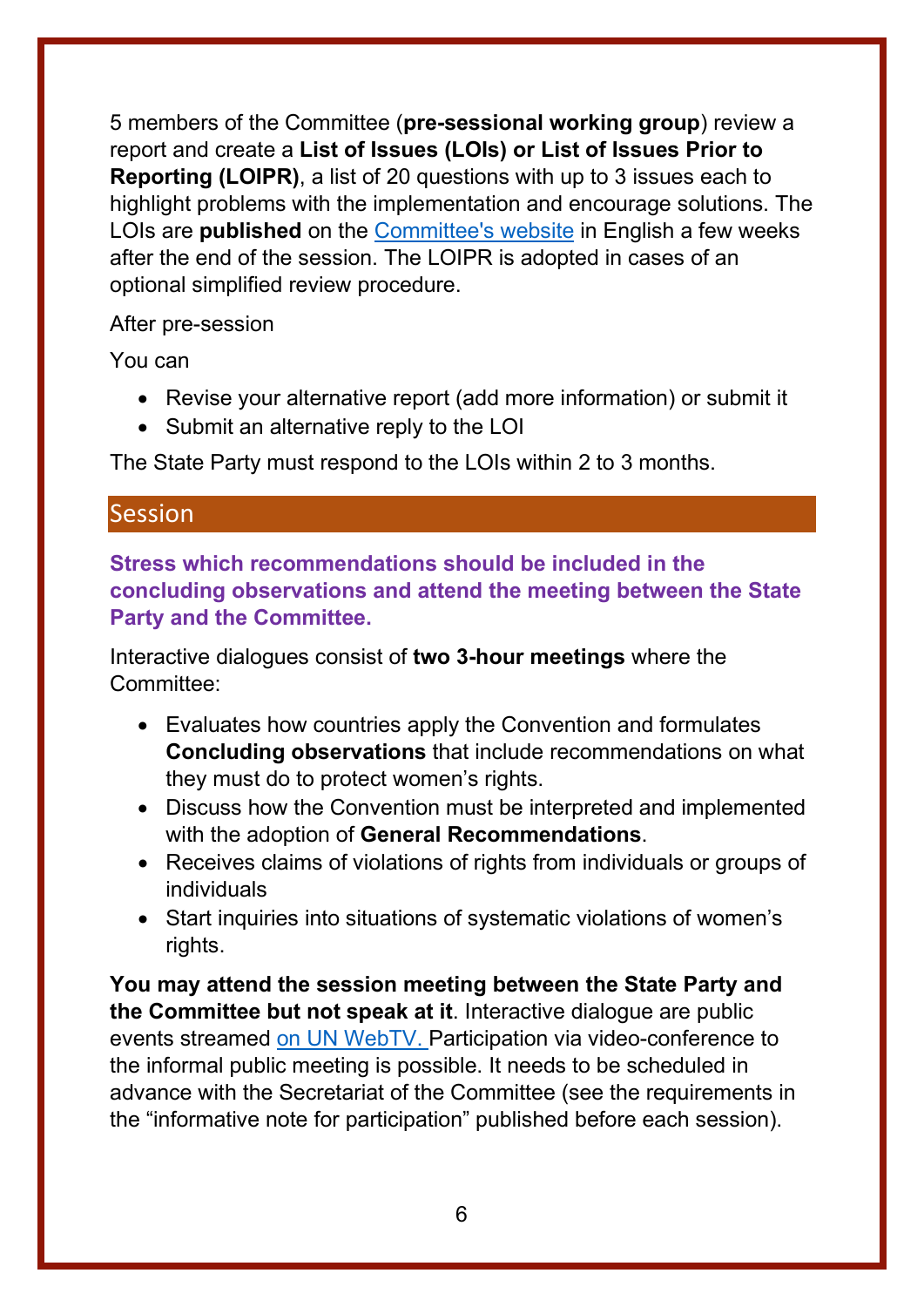Before meeting with the State Parties, there are two meetings with CSOs: an **informal public meeting** and a **lunchtime private briefing**.

- Informal public meeting: the Committee meets for 1h to 1h30 jointly with CSOs of different countries up for review during the session 3.
- Lunchtime private meeting: the Committee meets for 1h with CSOs of a specific country.

The Concluding observations are **published** on the [Committee's website](https://tbinternet.ohchr.org/_layouts/15/TreatyBodyExternal/SessionsList.aspx?Treaty=CEDAW) in English a few weeks after the end of the session.

After sessions you can t**ranslate the Concluding Observations** to your national language and use them in your advocacy and o**rganise a press conference to** present the recommendations or follow-up meetings with your government to discuss implementation of the recommendations.

The Country must implement the recommendations adopted by the Committee and send a new report every four years following the same procedure, or if they accepted the **simplified review procedure** of the Committee, the next review will start by the adoption of a list of issues prior to reporting (LOIPR) by the Committee.

#### <span id="page-7-0"></span>**Individual Complaint**

**Submit an individual communication to the Committee**.

If you submit a communication on behalf of an individual, you must have written consent to act on their behalf.

For complaints concerning one or several women who have **exhausted domestic remedies** (including appeals, until the judgement cannot be contested), the Committee adopts a written procedure called "**views on individual communications**". **Complaints cannot be anonymous.**

**Translate the [guidelines for submission of communication](https://www.google.com/url?sa=t&rct=j&q=&esrc=s&source=web&cd=&ved=2ahUKEwiFoazZ6PLrAhVRyaQKHYX1BW0QFjAAegQIBxAB&url=https%3A%2F%2Fwww.ohchr.org%2Fdocuments%2FHRBodies%2FCEDAW%2FInfoNote_OP_en.doc&usg=AOvVaw2-BDeJf_P99iLpe5YvfDGC)** from English to your national language so more people understand how to get involved.

In February 2020, the Committee adopted [views on a communication on](https://juris.ohchr.org/Search/Details/2710)  [obstetric violence](https://juris.ohchr.org/Search/Details/2710) (violence experienced by women during facility-based childbirth) in Spain. It asked the government to financially compensate the victim and take measures to protect women's rights to safe motherhood and access to appropriate obstetric services, and to combat obstetric violence.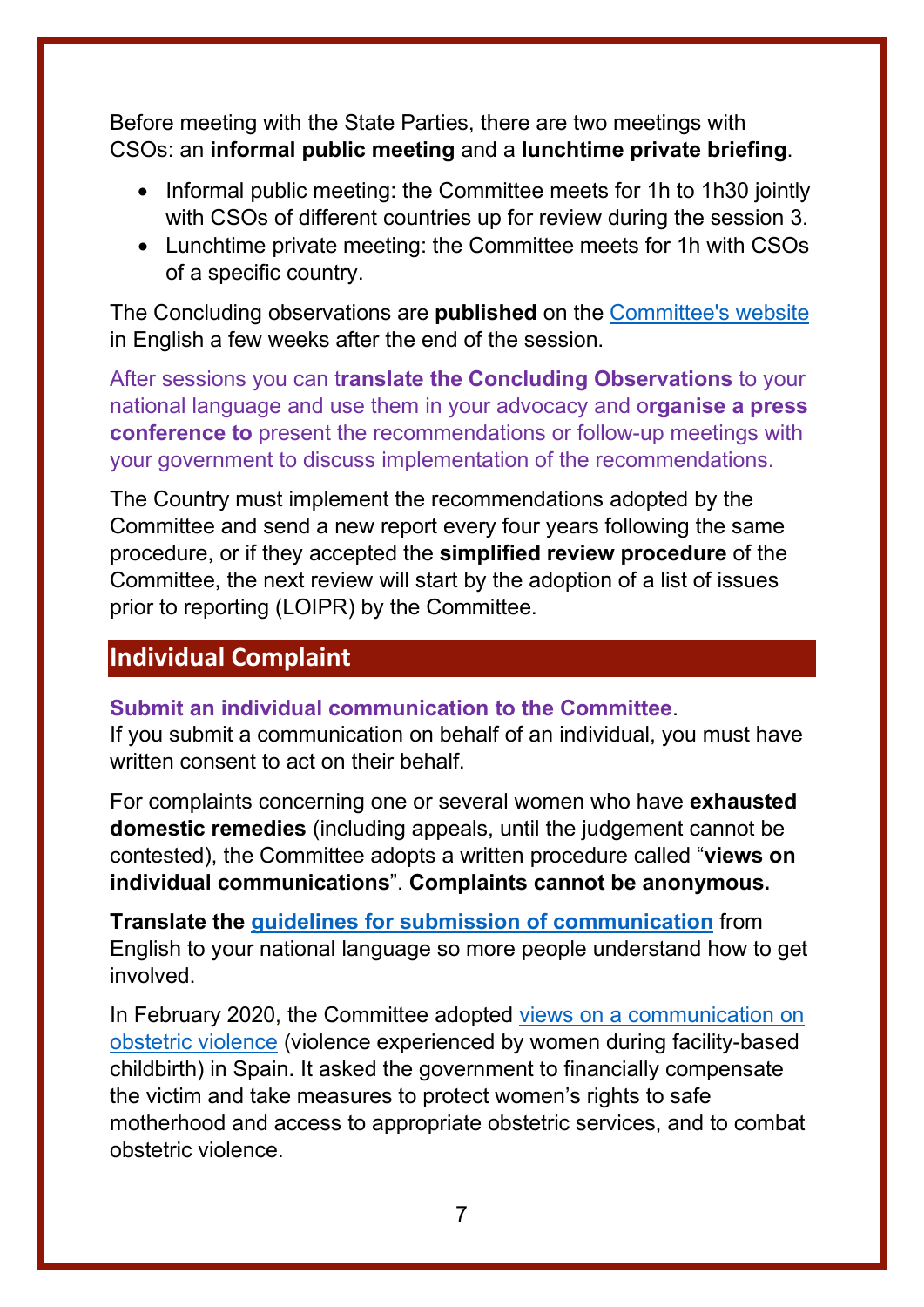2 cases [were recently examined](https://www.ohchr.org/Documents/HRBodies/CEDAW/PendingCases.docx) concerning women with disabilities murdered by their husbands in Moldova and Finland but were inadmissible because they had not been through the national courts.

#### <span id="page-8-0"></span>**Inquiry**

**Submit information for inquiry to the Committee.**

The Committee can launch an [inquiry](https://www.ohchr.org/EN/HRBodies/CESCR/Pages/InquiryProcedure.aspx) for systematic violations (including anonymous complaints) which may include a country visit. The reports of inquiries are available on [the Committee's website.](https://tbinternet.ohchr.org/_layouts/15/treatybodyexternal/TBSearch.aspx?Lang=en&TreatyID=4&DocTypeCategoryID=7)

#### <span id="page-8-1"></span>**General Recommendations**

General Recommendations explain in more detail the content of one or several rights in the Convention and how they should be implemented by countries. So far, the Committee has adopted [37 General](https://www.ohchr.org/EN/HRBodies/CEDAW/Pages/Recommendations.aspx)  [Recommendations](https://www.ohchr.org/EN/HRBodies/CEDAW/Pages/Recommendations.aspx) on a variety of topics. Announcements of the work on new general recommendations are posted on the [website of the](https://www.ohchr.org/en/hrbodies/cedaw/pages/cedawindex.aspx)  [Committee.](https://www.ohchr.org/en/hrbodies/cedaw/pages/cedawindex.aspx)

At some sessions, the Committee may organise a "**Day of General Discussion**" unrelated to the country reviews where CSOs are invited to make oral statement which help members of the Committee to draft General Recommendations on specific articles or topics covered by the **Convention** 

CSOs may also be asked to send written submissions. Consult the [Committee website](https://www.ohchr.org/EN/HRBodies/CEDAW/Pages/CEDAWIndex.aspx) for information on new general recommendations and instructions on contributions.

#### <span id="page-8-2"></span>**More information on review procedures**

- [The review process](https://www.ohchr.org/EN/HRBodies/CEDAW/Pages/WorkingMethods.aspx)
- [The simplified review procedure](https://www.ohchr.org/EN/HRBodies/CEDAW/Pages/ReportingProcedures.aspx)
- [The list of countries that accepted to be reviewed](https://tbinternet.ohchr.org/_layouts/15/TreatyBodyExternal/OptionalReporting.aspx?TreatyID=3&Lang=En) under the simplified review procedure
- Examples [of lists of issues, lists of issues prior to reporting and](https://tbinternet.ohchr.org/_layouts/15/TreatyBodyExternal/SessionsList.aspx?Treaty=CEDAW)  concluding [observations adopted by the Committee](https://tbinternet.ohchr.org/_layouts/15/TreatyBodyExternal/SessionsList.aspx?Treaty=CEDAW)
- [Examples of concluding observations](https://tbinternet.ohchr.org/_layouts/15/treatybodyexternal/TBSearch.aspx?Lang=en&TreatyID=3&DocTypeID=5)
- [Individual complaint](https://www.ohchr.org/EN/HRBodies/TBPetitions/Pages/IndividualCommunications.aspx#proceduregenerale)
- [Inquiry](https://www.ohchr.org/EN/HRBodies/CEDAW/Pages/InquiryProcedure.aspx)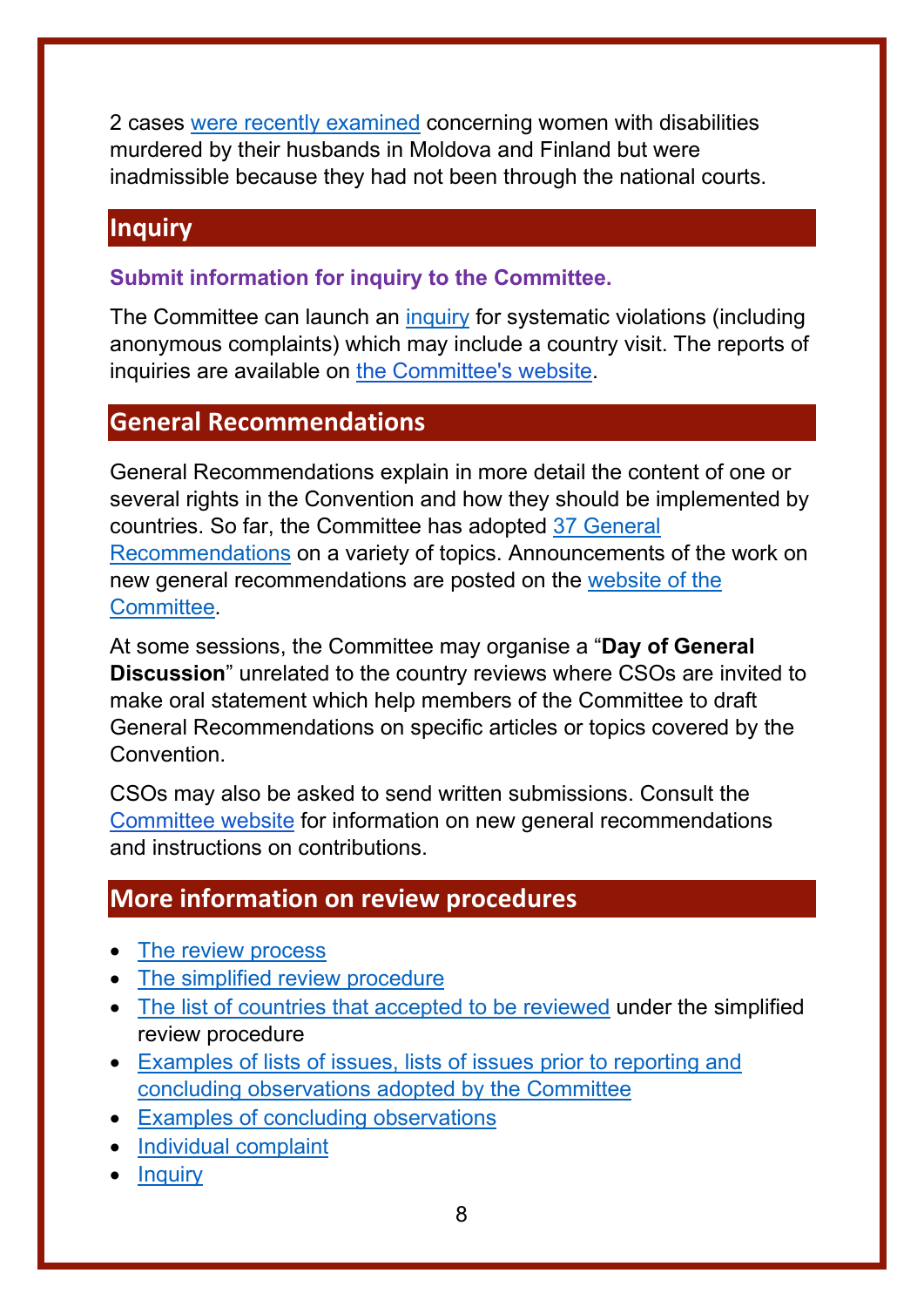## <span id="page-9-0"></span>**How to prepare input**

#### <span id="page-9-1"></span>**Alternative report**

Reports must be submitted to the [Secretariat](mailto:Secretariat) at [cedaw@ohchr.org](mailto:cedaw@ohchr.org) with the subject **"submission"** and the **"name of the country"** (e.g. "Submission Spain") **up to 4 weeks before the start of the session during which the country is considered for the LOI or Concluding Observations.**

- **Word limit**: 3500 words for DPOs and 6000 words for CSO coalitions
- **Language:** The Committee works in the six UN languages (English, French, Chinese, Russian, Arabic and Spanish) but does not translate alternative reports. We recommend that you submit your report in English.
- **Format:** Word or text **not PDF**

#### **or**

Submit a shorter report with thematic issues including a list of suggested questions for the Lists of Issues or List of Issues Prior to Reporting.

#### Recommended structure

**A short introduction to your organisation/coalition:** its history and who it represents. The aim is to establish your credibility.

**An executive summary of the most relevant issues:** it should reflect what you think requires particular attention of the Committee when reviewing the State report.

**A critical analysis of the situation of women and girls with disabilities in your country in light of the Convention:** You can provide information on access to education, employment, justice, discrimination, violence, legal capacity, institutionalisation, etc.

- Include your sources and cross-reference to the State's report (e.g. "para. X of the State report").
- Use information provided to and by the CRPD Committee previously, including recommendations from the Committee on women and girls with disabilities to stress that the issues have been condemned in the past.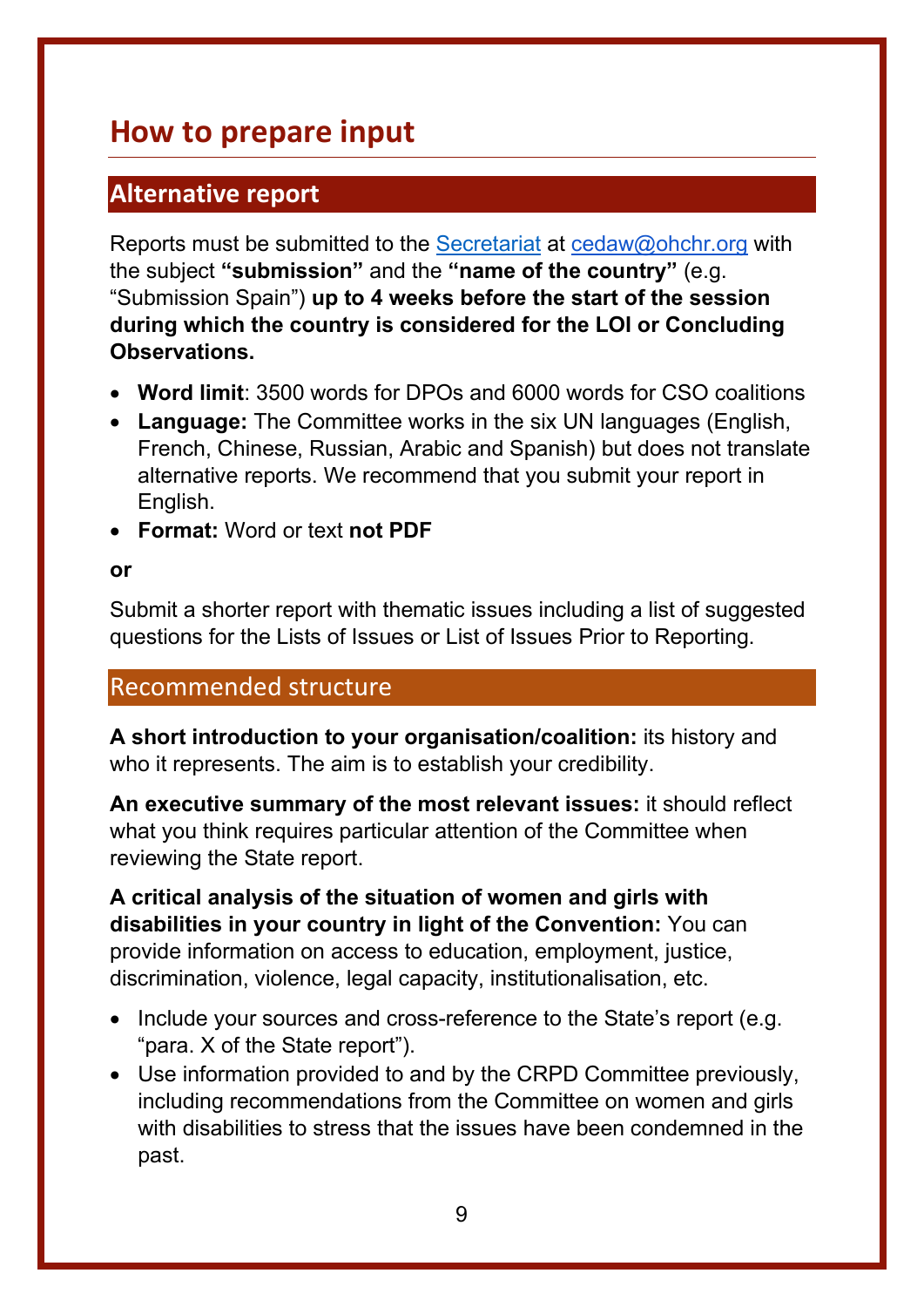- Use the correct terminology and quotation marks when referring to the language used by the State.
- Avoid abbreviations and acronyms.
- Each suggested question or recommendation must be linked to information provided in your report. Be specific, taking into consideration the kind of actions you aim to inspire from the questions or recommendations.

Do not expect the Committee to know anything about the issues faced by women and girls with disabilities in your country and about disability rights in general. Your report must be self-explanatory.

Contact women's organisation to join forces and share information. You can make them more aware about the situation of women and girls with disabilities. [See the members of the European Women's Lobby here.](https://www.womenlobby.org/-National-Coordinations-)

#### Examples of alternative reports

- Association of Entrepreneurs with Disabilities of the Republic of Moldova "European skills without limits": [submission for concluding](https://tbinternet.ohchr.org/_layouts/15/treatybodyexternal/Download.aspx?symbolno=INT%2fCEDAW%2fCSS%2fMDA%2f41076&Lang=en)  [observation on Moldova](https://tbinternet.ohchr.org/_layouts/15/treatybodyexternal/Download.aspx?symbolno=INT%2fCEDAW%2fCSS%2fMDA%2f41076&Lang=en) (2020)
- Belgian Disability Forum: [submission for LOIPR](https://tbinternet.ohchr.org/_layouts/15/treatybodyexternal/Download.aspx?symbolno=INT%2fCEDAW%2fICS%2fBEL%2f37440&Lang=en) on Belgium (2019)
- Fundación CERMI Mujeres: [submission for LOIPR](https://tbinternet.ohchr.org/_layouts/15/treatybodyexternal/Download.aspx?symbolno=INT%2fCEDAW%2fICS%2fESP%2f35209&Lang=en) on Spain (2019)
- Italian Disability Forum: submission for concluding observations on [Italy](https://tbinternet.ohchr.org/_layouts/15/treatybodyexternal/Download.aspx?symbolno=INT%2fCEDAW%2fNGO%2fITA%2f27340&Lang=en) (2017)
- Lithuanian Disability Forum: submission for concluding observations [on Lithuania](https://tbinternet.ohchr.org/_layouts/15/treatybodyexternal/Download.aspx?symbolno=INT%2fCEDAW%2fCSS%2fLTU%2f37374&Lang=en) (2019)
- SUSTENTO: [submission for the concluding observations on Latvia](https://tbinternet.ohchr.org/_layouts/15/treatybodyexternal/Download.aspx?symbolno=INT%2fCEDAW%2fCSS%2fLVA%2f41000&Lang=en) (2020)

#### <span id="page-10-0"></span>**Statement in Geneva**

**Coordinate with the other organisations who may be present during the meeting.** Contact your national equality body, human rights institution and women's rights organisations to know if they will participate.

#### Statement at Pre-Session

**Stress which questions should be included in the LOI.**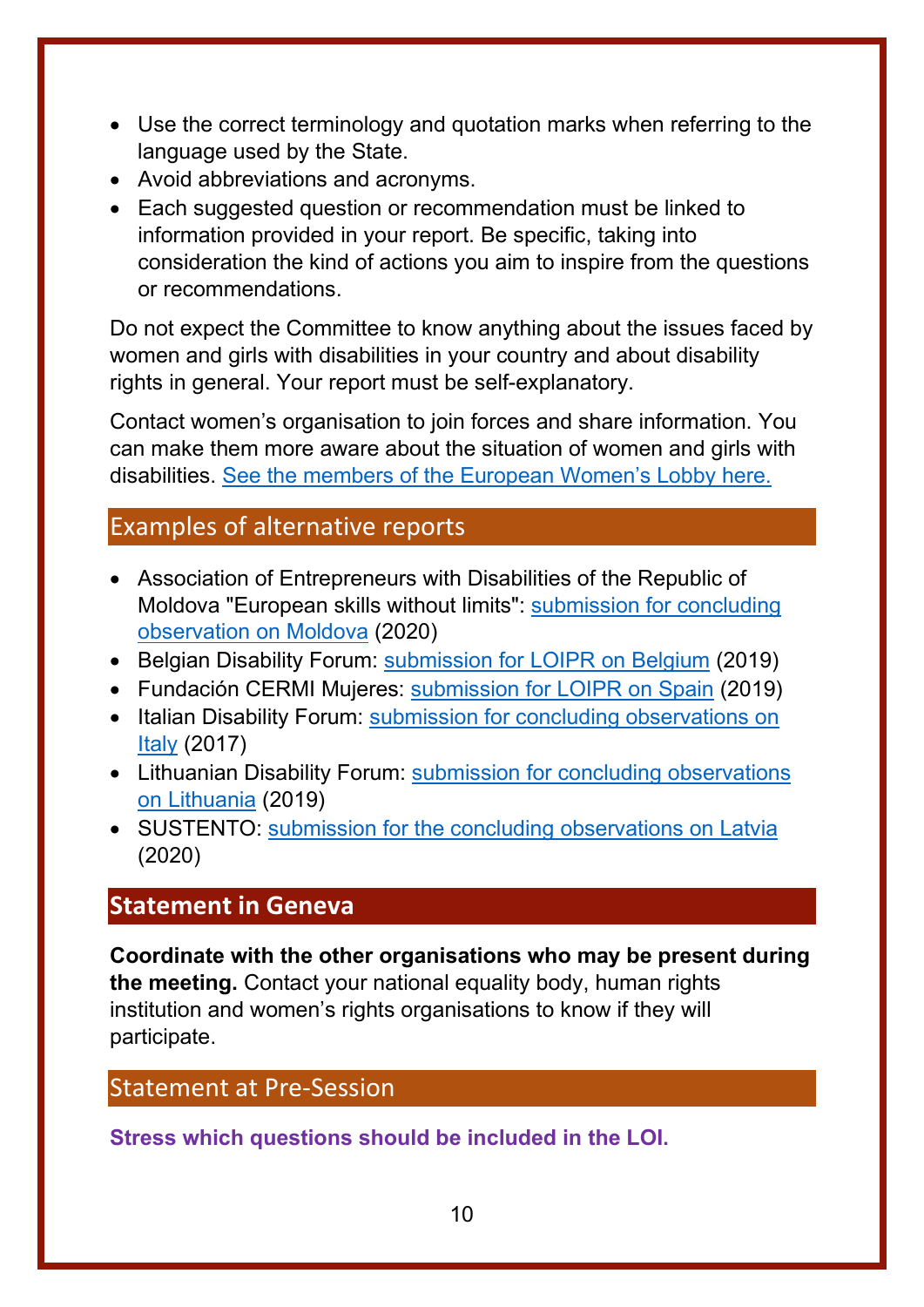**To participate, send a request** to the [Secretariat](https://www.ohchr.org/EN/HRBodies/CEDAW/Pages/Contact.aspx) as you submit your alternative report before the deadline for each session. Check the deadline [announcement on the Committee website.](https://www.ohchr.org/EN/HRBodies/CEDAW/Pages/CEDAWIndex.aspx)

**Prepare a very short oral statement** on the major issues in your country and submit it in writing by e-mail to the Secretariat a few days before your meeting. All CSOs of one country combined have up to 10 minutes, so you may only have a couple of minutes to speak before Committee members ask questions to the organisations. **Focus on your priorities** and on providing additional information not in your alternative report.

You can participate in person or via videoconference that must be scheduled in advance with the [Secretariat.](https://www.ohchr.org/EN/HRBodies/CEDAW/Pages/Contact.aspx) The UN does not provide funding for participation.

Interpretation is provided in English, Spanish, and French. To deliver a statement in other languages, you must bring an interpreter at your own costs.

You can **reach out to EDF and the International Disability Alliance** to let us know that you will be attending the meetings of the Committee so we can support you [\(info@ida-secretariat.org\)](mailto:info@ida-secretariat.org).

CSOs wishing to make oral interventions may contact IWRAW-Asia Pacific [\(iwraw-ap@iwraw-ap.org\)](mailto:iwraw-ap@iwraw-ap.org) for support.

#### Statement at Session

#### **Stress which recommendations should be included in the concluding observations.**

To participate you must send a request to the [Secretariat](https://www.ohchr.org/EN/HRBodies/CEDAW/Pages/Contact.aspx) (as you submit your alternative report) before the deadline set for each session. To know the exact deadline, check the [announcement on the Committee](https://www.ohchr.org/EN/HRBodies/CEDAW/Pages/CEDAWIndex.aspx)  [website](https://www.ohchr.org/EN/HRBodies/CEDAW/Pages/CEDAWIndex.aspx) or contact EDF.

Interpretation is provided in English, Spanish, and French. To deliver your statement in other languages, you must bring your own interpreter at your own costs.

Prepare a very short oral statement on the major issues in your country and submit it in writing by e-mail to the Secretariat of the Committee a few days before your meeting. All CSOs of one country are allocated up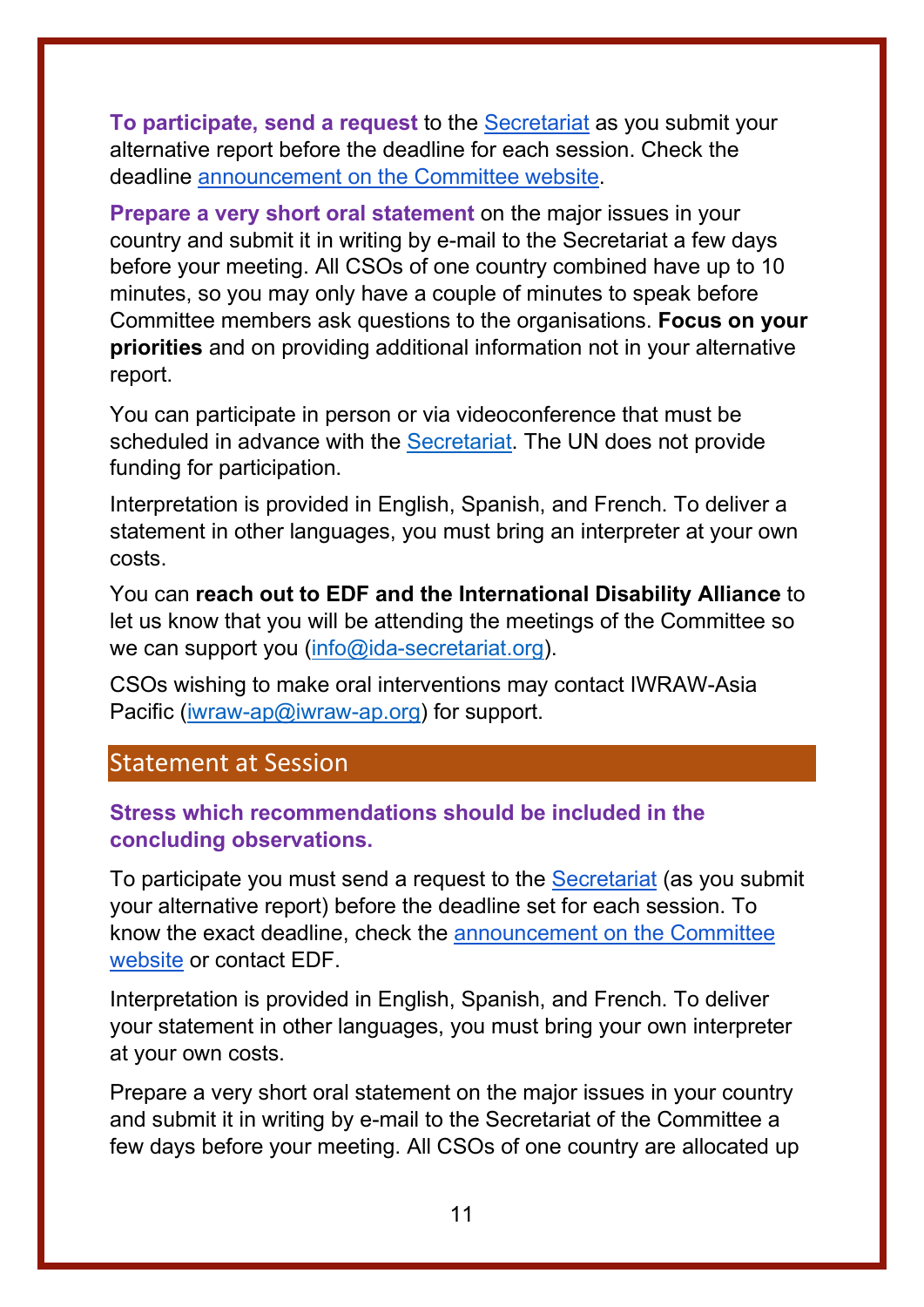to 10 minutes, meaning you may only have a couple of minutes to speak, then the Committee members ask questions to the organisations.

#### <span id="page-12-0"></span>**In short**

- 1. Submit an alternative report to the Committee
- **2.** Attend pre-session and suggest questions for the LOI or LOIPR. **You can attend and give oral input.**
- 3. The government replies to the LOI within 2-3 months
- 4. At session there is the country interactive dialogue and Concluding Observations.

**You can attend and give oral input.**

5. The government must implement the **Concluding Observations**.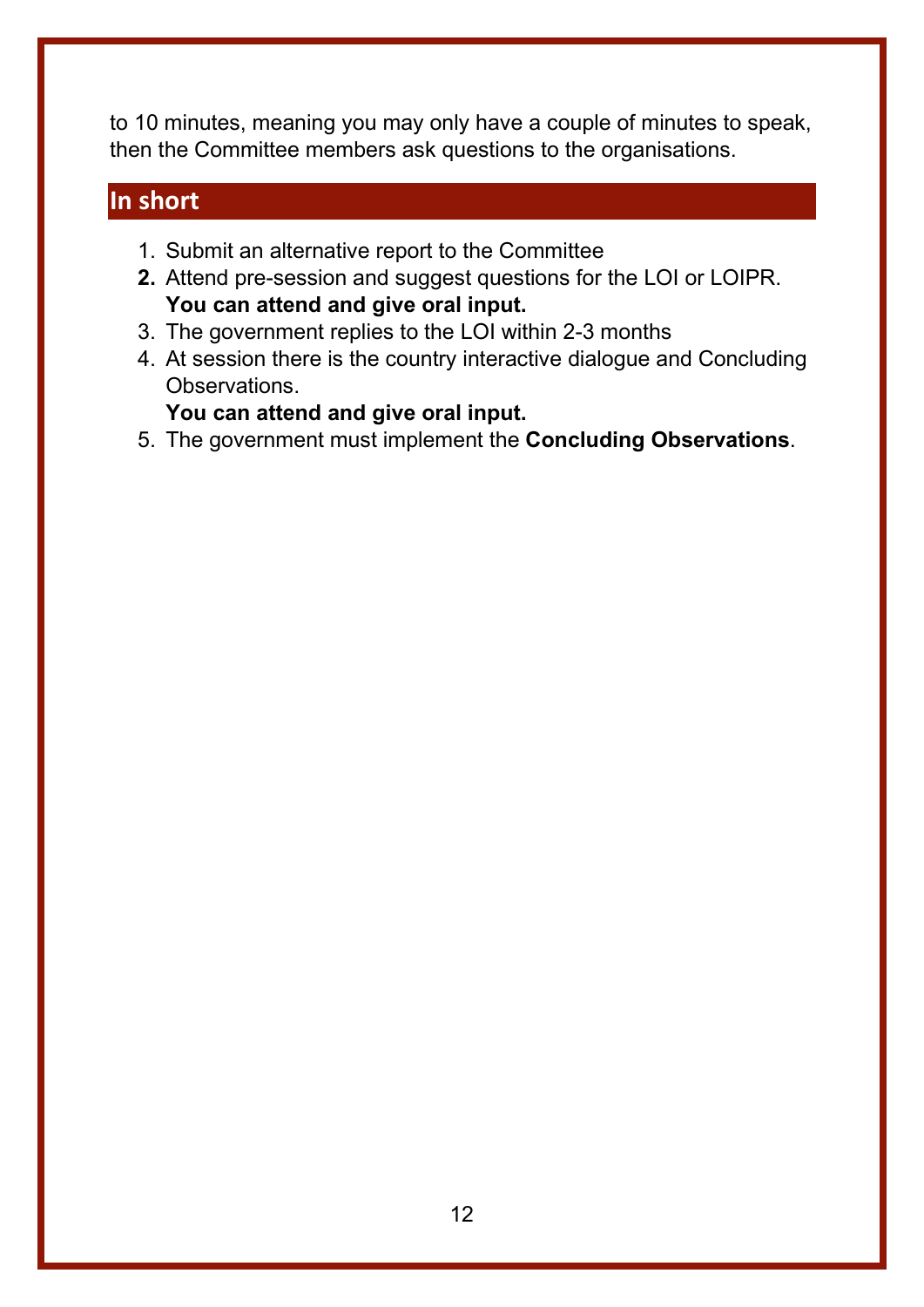## <span id="page-13-0"></span>**Definition recap**

- **List of Issues (LOI)**: List of questions from the Committee to the State in light of its report.
- **Informal private meeting**: Meeting between the pre-sessional working group and CSOs where CSOs give oral input before the LOI is adopted.
- **Session**: Gathering in Geneva hosted by the Committee during which take place country reviews.
- **Informal public meeting**: Meeting between Committee and CSOs where CSOs give oral input before the Concluding Observations are adopted.
- **Lunch time private briefing**: One hour meeting between the Committee and CSOs where CSOs reply to questions asked by Committee members during the Informal public meeting, before the Concluding Observations are adopted.
- **Interactive dialogue**: Meeting between the Committee and a State for its review. It is sometimes referred to as constructive dialogue.
- **Concluding Observations**: Document adopted at the end of an interactive dialogue which highlights areas of concern and recommendations.
- **Complaint**: Individual or collective complaint which has unsuccessfully gone through national courts. It cannot be anonymous.
- **Views on individual communications**: Written procedure adopted by Committee in response to a complaint
- **Inquiry**: Examination of systematic abuses in a country following a complaint.
- **Day of General Discussion**: Day separate from the country reviews where CSOs can give a statement to better inform General Recommendations.
- **General Recommendations**: Document that explains the content of the Convention in detail and how it should be implemented by countries.